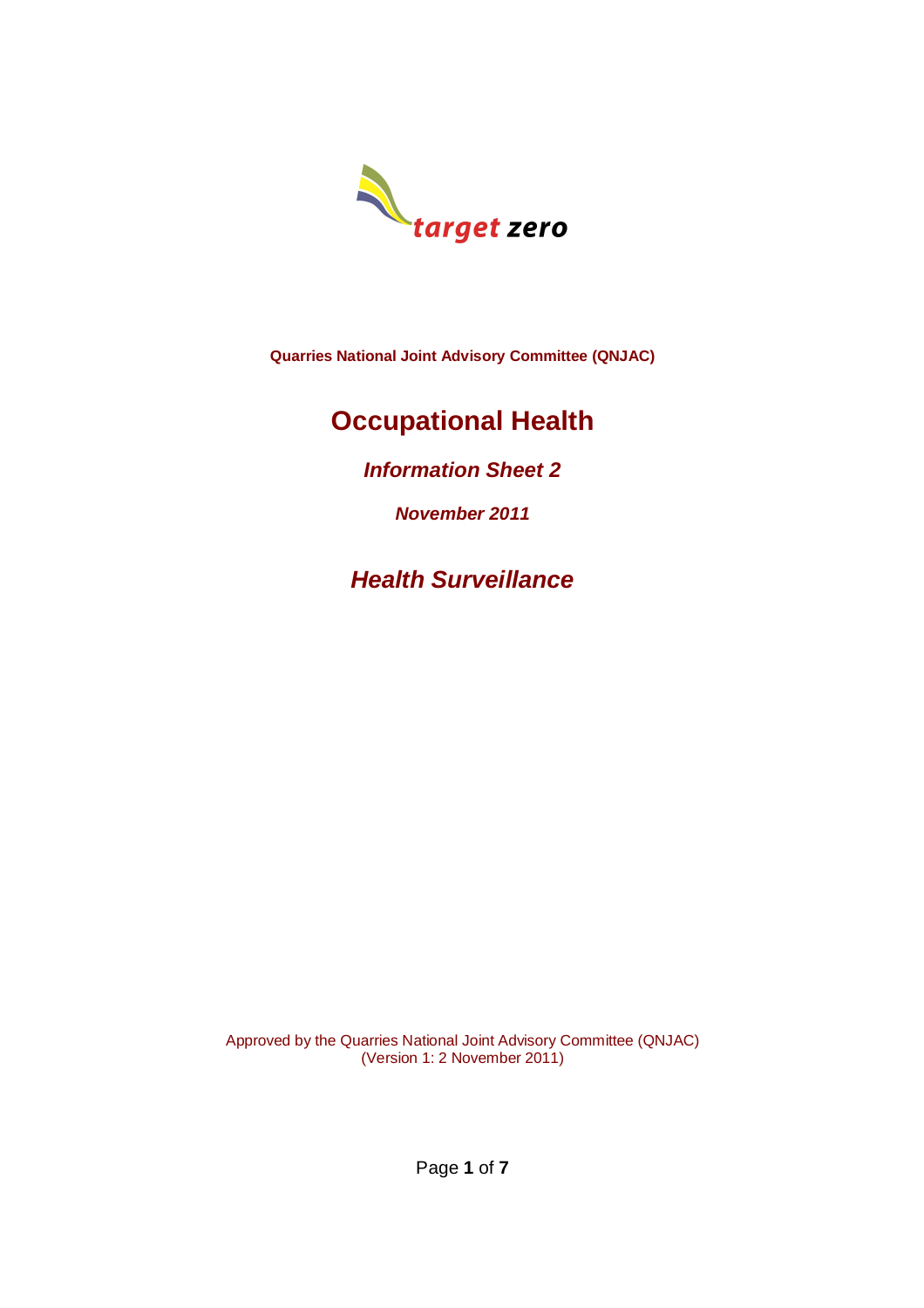

#### **Target Zero Occupational Health Information Sheet No 2: Health Surveillance**

\*To be read in conjunction with Information Sheet No 1 on Pre-placement and Post Employment Medicals

#### **Legal Requirements:**

Following a risk assessment to identify what exposures there are and who is likely to be exposed, then adequate controls should be put in place to prevent exposure where possible. Where exposure cannot be avoided controls should be put in place to reduce likely exposure to a minimum.

Where exposure occurs or there is the potential for harm if controls fail, *health surveillance may be required.*

A number of regulations require health surveillance to be undertaken, the main ones being:

- The Quarries Regulations 1999, Regulation 43
- **The Management of Health and Safety at Work Regulations 1999**
- The Control of Substances Hazardous to Health Regulations 2002, (as amended)
- **The Control of Noise at Work Regulations 2005**
- The Control of Vibration at Work Regulations 2005

The results of health surveillance should be used to provide feedback on the effectiveness of your control measures and to identify particularly vulnerable or sensitive individuals or groups of workers.

Provision of health surveillance is also a feature of the EU Social Dialogue Agreement on Workers' Health Protection through 'the Good Handling and Use of Crystalline Silica and Products Containing it'.

Health surveillance is about looking for early signs of work-related ill health and confirming that control measures are working effectively. Health Surveillance should be provided when:

- an identifiable disease/adverse effect may be related to exposure
- **there is a reasonable likelihood the disease/effect may occur**
- **follogier 1** there are valid techniques for detecting the disease/effect
- $\blacksquare$  the technique is a low risk to the worker
- a risk assessment identifies it as being appropriate taking into account the circumstances of exposure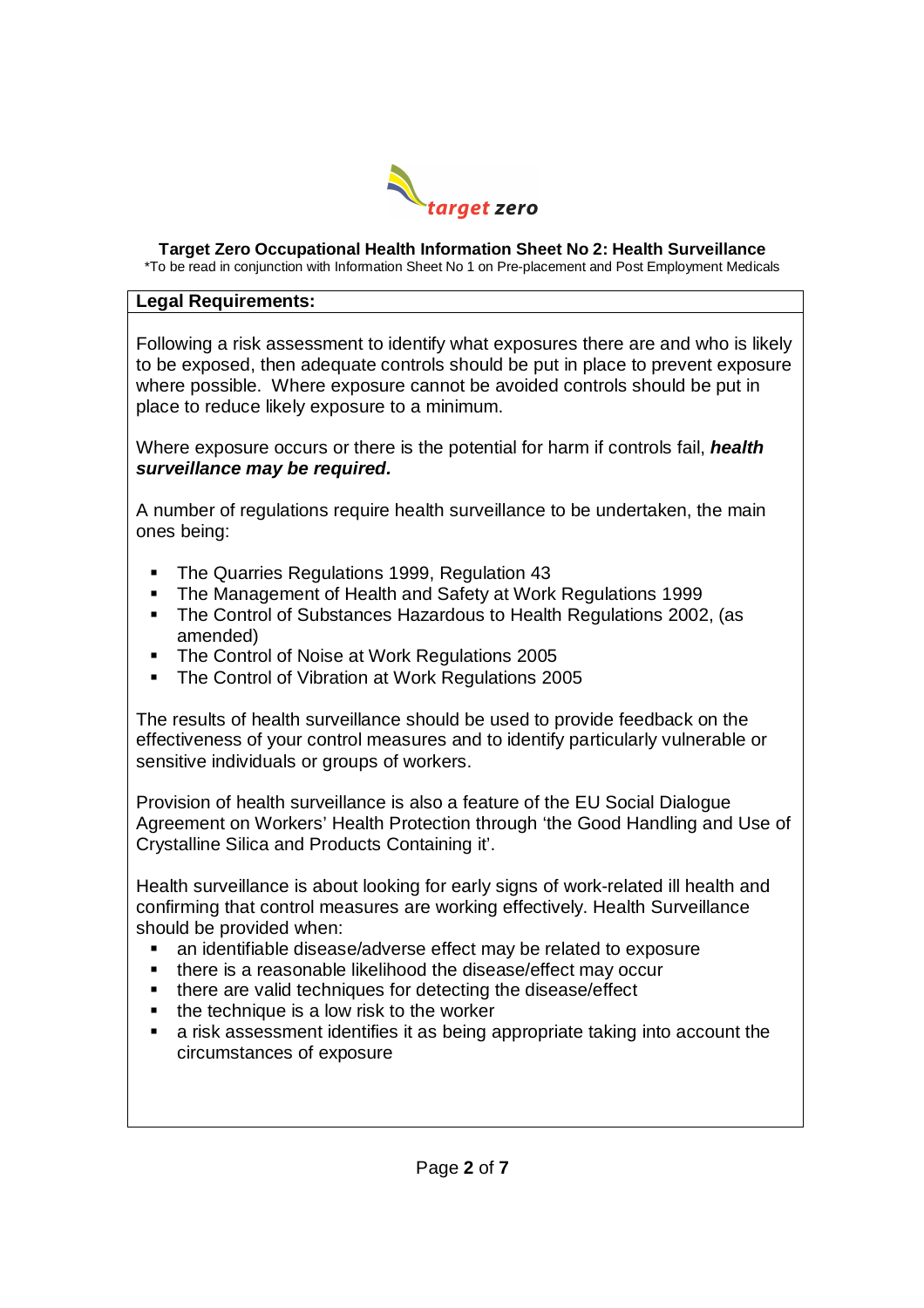## **Why should you read this guidance?**

There is a legal requirement for Health Surveillance to be undertaken where there is a risk of work related ill health to the workforce where techniques exist to identify symptoms of the resulting health effects and where health surveillance is likely to benefit the employee.

Health Surveillance provides periodic "snapshots" (audits) of a person's health that can be used to spot the early symptoms of work related disease / ill health. It is a useful tool for individual risk management since employers may be able to modify an individual's work activities to prevent further exposure in cases where there are early signs of disease, and prevent risks to others who may also be affected by these work activities.

Health Surveillance is also one means of checking the effectiveness of the controls in place to manage the identified health risks. However, it is a retrospective method and it may take many years of exposure before symptoms occur.

Failure to carry out effective Health Surveillance may lead to:

- Workers suffering ill health due to significant exposure and/or inadequate controls i.e. a poorly managed system
- Workers suffering deteriorating ill health due to failure to manage an existing health condition
- An increase of accidents/incidents in the workplace
- **Enforcement action by the HSE**
- **Personal injury claims against the Company**
- **Higher insurance premiums**

Health surveillance is a legal requirement, however in accordance with the principles of good practice, some companies also provide their workforce with the opportunity to be advised on other lifestyle factors which could affect overall health. The tables below clarify the differences between Health Surveillance, Health Monitoring and Heath Screening and the required competencies.

| <b>Health Checks</b>                |                                                 |  |
|-------------------------------------|-------------------------------------------------|--|
| <b>Health Surveillance (legal)</b>  | Health Monitoring (can be legal                 |  |
| requirement where indicated by risk | requirement or good practice)                   |  |
| assessment))                        |                                                 |  |
| • Skin Checks for dermatitis        | For MSDs (Musculo Skeletal<br>$\blacksquare$    |  |
| • Respiratory Questionnaire         | Disorders)                                      |  |
| $\blacksquare$ X-ray                | For COPD (Chronic Obstructive<br>$\blacksquare$ |  |
| • Audiometry                        | Airways Disease) as a consequence               |  |
| • HAVS Checks                       | of exposure to silica                           |  |
| • Other specialist medicals         | <b>Biological Testing*</b><br>٠                 |  |
| eg lead, asbestos                   |                                                 |  |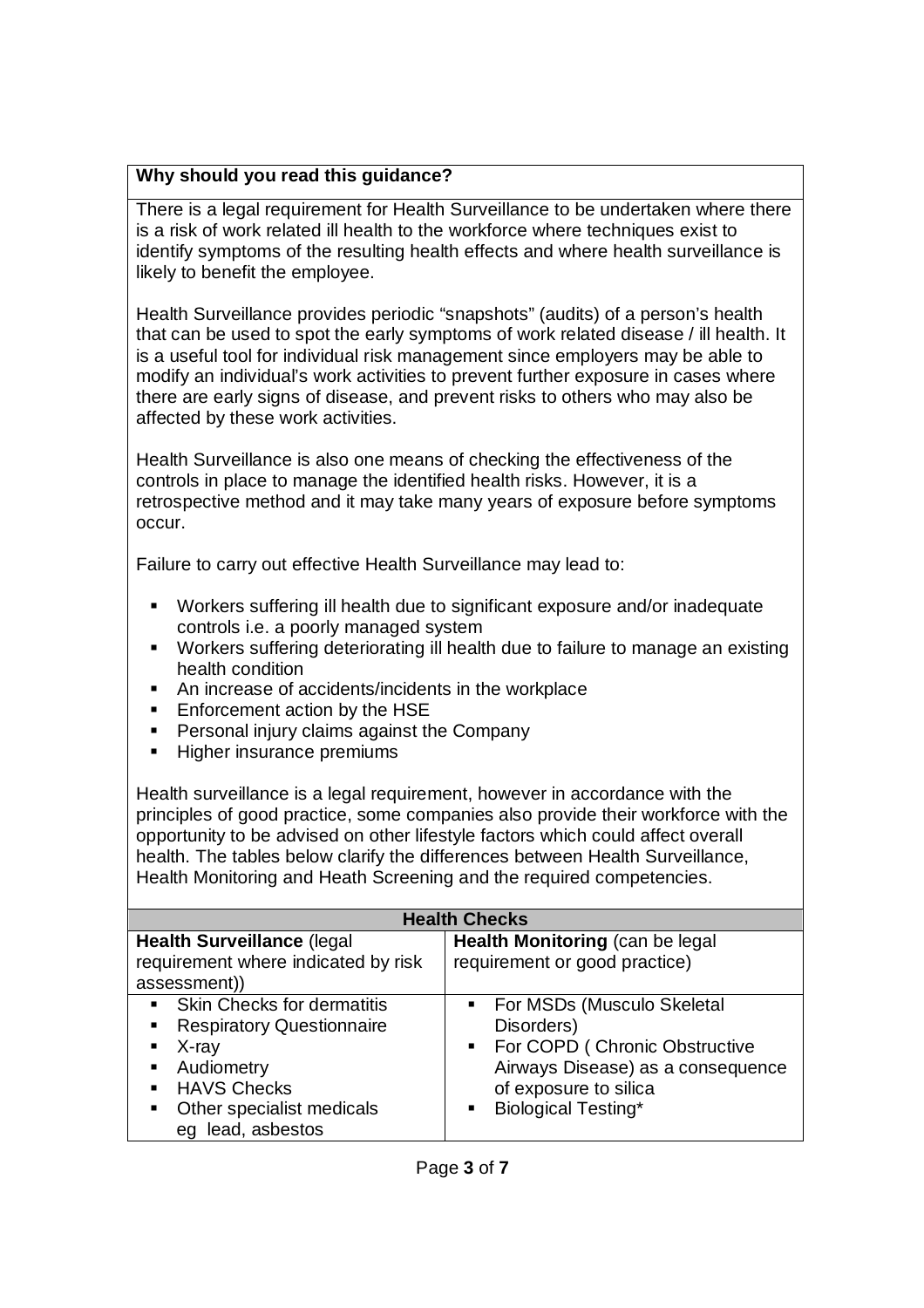| Fitness for Work (not currently a<br>legal requirement but good practice                                                                                                                                                                                                                                                                                                                                                                                                                                                                                |                                                                                                                                                                | Health Screening (not legally required                                                                                                                                                                                                                                   |  |
|---------------------------------------------------------------------------------------------------------------------------------------------------------------------------------------------------------------------------------------------------------------------------------------------------------------------------------------------------------------------------------------------------------------------------------------------------------------------------------------------------------------------------------------------------------|----------------------------------------------------------------------------------------------------------------------------------------------------------------|--------------------------------------------------------------------------------------------------------------------------------------------------------------------------------------------------------------------------------------------------------------------------|--|
| Pre-placement<br>Ξ<br>questionnaire/medical<br><b>HGV/Fork Lift/ Car drivers</b><br>٠<br>health assessment<br>Breathing apparatus user<br>٠<br>medicals<br>Vision tests (for identified roles)<br>п<br>Post-employment medicals.<br>$\blacksquare$                                                                                                                                                                                                                                                                                                      | Height<br>Ξ<br>Weight<br>٠<br>٠<br>$\blacksquare$<br>٠<br>٠                                                                                                    | and not work or risk related)<br><b>Blood pressure</b><br>Cholesterol<br>Vision Screening<br><b>Urine Screening</b><br>Drug and Alcohol Testing                                                                                                                          |  |
| *Biological and biological effect monitoring can be considered a part of health surveillance as it is<br>a measure of the effectiveness of controls and the body's uptake and the effect of this uptake as<br>an indicator of the risk of harm to health.                                                                                                                                                                                                                                                                                               |                                                                                                                                                                |                                                                                                                                                                                                                                                                          |  |
| Who can perform what Health Checks?                                                                                                                                                                                                                                                                                                                                                                                                                                                                                                                     |                                                                                                                                                                |                                                                                                                                                                                                                                                                          |  |
| <b>Trained Responsible</b><br><b>Person</b>                                                                                                                                                                                                                                                                                                                                                                                                                                                                                                             | <b>Trained Technician or</b><br><b>Non OH Qualified Nurse</b>                                                                                                  | <b>Qualified OH Nurse</b><br>Or OH Physician                                                                                                                                                                                                                             |  |
| <b>Skin Checks</b><br>п<br>Issuing<br>п<br>Respiratory<br>Questionnaire<br><b>Issuing HAVS</b><br>٠<br>Questionnaire<br>Issuing bottles for<br>$\blacksquare$<br>biological<br>monitoring of<br>urine<br>Issuing pre-<br>$\blacksquare$<br>employment or<br>post-employment<br>questionnaires.                                                                                                                                                                                                                                                          | Performing:<br>Audiometric tests<br>Ξ<br><b>Lung Function Tests</b><br>٠<br><b>Vision Screening</b><br>$\blacksquare$<br>All screening tests<br>$\blacksquare$ | Performing and<br>Interpreting:<br><b>All Health Checks</b><br>Must have additional<br>٠<br>training in HAVS to<br>perform HAVS<br>testing.<br><b>HSE</b> appointed<br>٠<br>doctors would<br>normally perform<br>any specialist<br>medicals e.g. for<br>lead or asbestos |  |
| Paybacks/Benefits to the business:                                                                                                                                                                                                                                                                                                                                                                                                                                                                                                                      |                                                                                                                                                                |                                                                                                                                                                                                                                                                          |  |
| Effective risk management of the workforce regarding risks to their health<br>п<br>Improved performance from the workforce<br>п<br>Early identification of any work related illness<br>п<br>Raises individual's awareness of health issues<br>٠<br>Reduces the risk of civil claims<br>п<br>Potential reduction in employers liability insurance premiums<br>п<br>"Good health is good business" is a valid maxim.<br>Benefits to the individual worker – timely information on health issues affecting<br>them to enable remedial actions to be taken. |                                                                                                                                                                |                                                                                                                                                                                                                                                                          |  |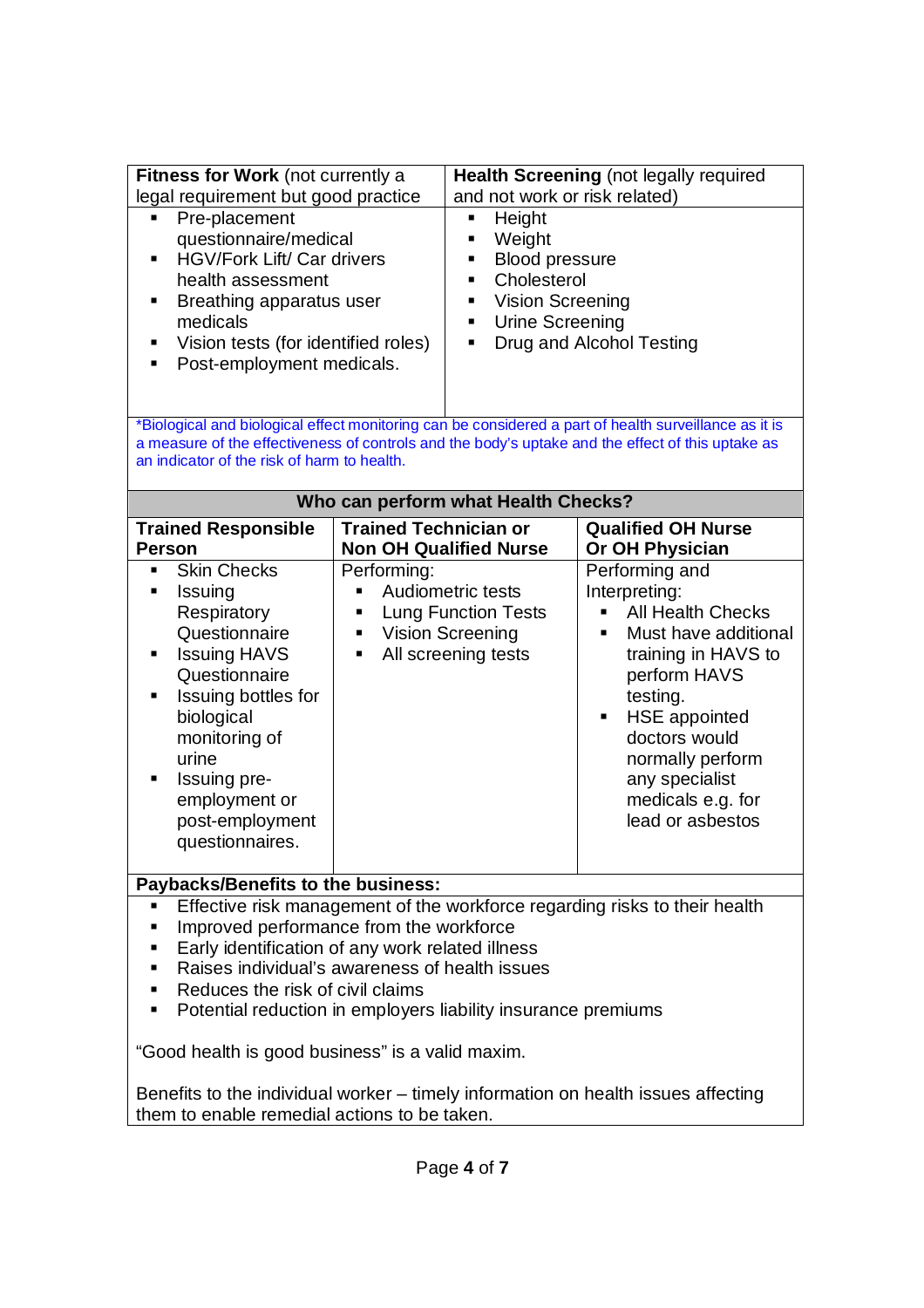# **What specific hazards in the workplace are relevant?**

Work activities in the minerals industry can lead to occupational exposure to noise, vibration, silica and other dust, chemicals, gases, fumes, ionising and nonionising radiation etc.

# **Guidance currently available:**

The HSE website (www.hse.gov.uk ) offers further guidance including:

- The Control of Substances Hazardous to Health Regulations 2002, (as amended)
- **COSHH Approved Code of Practice and Guidance** http://www.hse.gov.uk/pubns/books/l5.htm
- **COSHH Essentials** http://www.hse.gov.uk/pubns/guidance/qyseries.htm
- Management of health and safety at work Approved Code of Practice http://www.hse.gov.uk/pubns/books/l21.htm
- Occupational Health Management in the Quarry Industry http://www.hse.gov.uk/aboutus/meetings/committees/qnjac/qnjac-ohg.pdf
- **INDG 304 Understanding Health Surveillance at Work** http://www.hse.gov.uk/pubns/indg304.pdf
- **HSE COSHH Essentials G404 "Health Surveillance for those exposed to** Respirable Crystalline Silica (RCS)" http://www.hse.gov.uk/pubns/guidance/g404.pdf
- Control of Noise at Work Regulations Guidance on Regulations http://www.hse.gov.uk/noise/regulations.htm
- Control of Vibration at Work Regulations Guidance on Regulations http://www.hse.gov.uk/vibration/hav/regulations.htm
- Quarries Information Sheet Whole Body Vibration in Quarries http://www.hse.gov.uk/vibration/wbv/quarries.pdf

# Also see:

- Information on standards and qualifications of Occupational Health professionals can be found at: FOM occupational health standards http://www.facoccmed.ac.uk/library/docs/standardsjan2010.pdf

- European Network on Silica http://www.nepsi.eu/

Useful contacts:

HSE website; http://www.hse.gov.uk/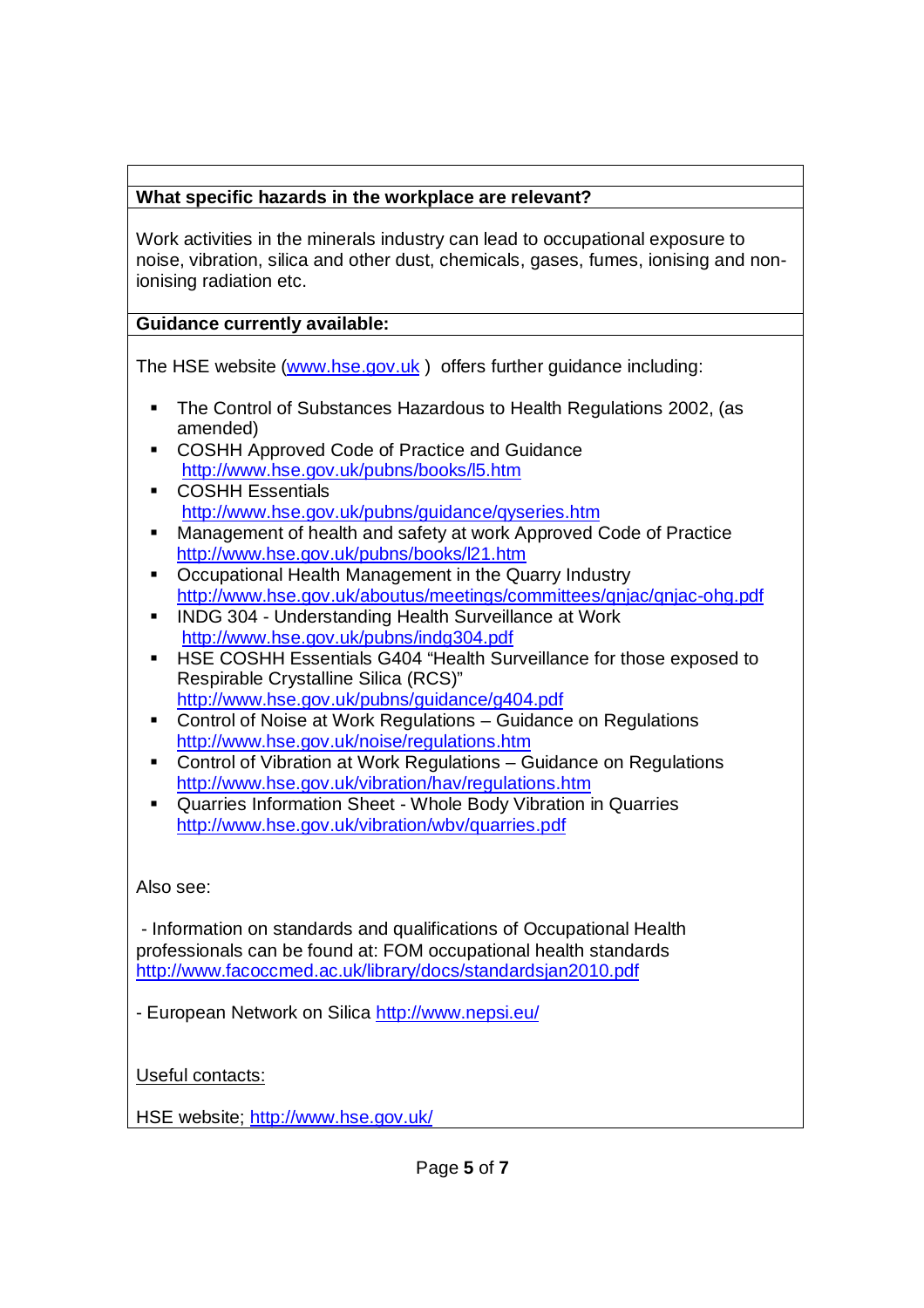Safequarry Website: http://www.safequarry.com MPA Website http://www.mineralproducts.org/

### **Current practice available in the industry:**

Health records should be stored for 40 years after the date of the last record.

The Occupational Health Provider should produce at least annually a summary report to help the company address any identified issues/trends arising from Health Surveillance/Monitoring/Screening.

The Faculty of Occupational Medicine has undertaken a project to define the standards and minimum requirements that will apply to occupational health services. The framework for quality assurance is organised into six categories including people, facilities and equipment and relationships with purchasers. (see: http://www.facoccmed.ac.uk/standards/index.jsp )

During screening the Occupational Health Nurse can decide if more detailed investigation is required, especially where the proposed activity presents specific risks. e.g. shift work and work in confined spaces

Health Surveillance/Monitoring/Screening is normally provided to direct employees. However, companies may consider offering health surveillance to any long term contractors and temporary staff who work exclusively for them. (see section on training below)

An Occupational physician or other clinician with relevant specialist qualifications will consider the need for x-rays at health surveillance on a case by case basis.

*Note: It is advised that competent Occupational Health Professionals provide this service. A GP without specialist training in occupational medicine will not be competent in this role.*

#### **Training and information that you should consider for your workforce:**

The content of this guidance could be used as the basis of a simple Toolbox Talk. Employees and contractors (including Agency and Agency Workers) need to be:

- Informed of the tasks and activities that present a risk to ill health and that will require routine health surveillance
- **Provided with information on what will be involved with routine health** surveillance
- Provided with feedback of the results from the routine Health Surveillance
- Assured of confidentiality and what will be reported back to their employer

#### **Key Performance indicators to consider:**

- Is there review and monitoring of company policies for occupational health
- **Percentage of workers identified as needing health surveillance that have**